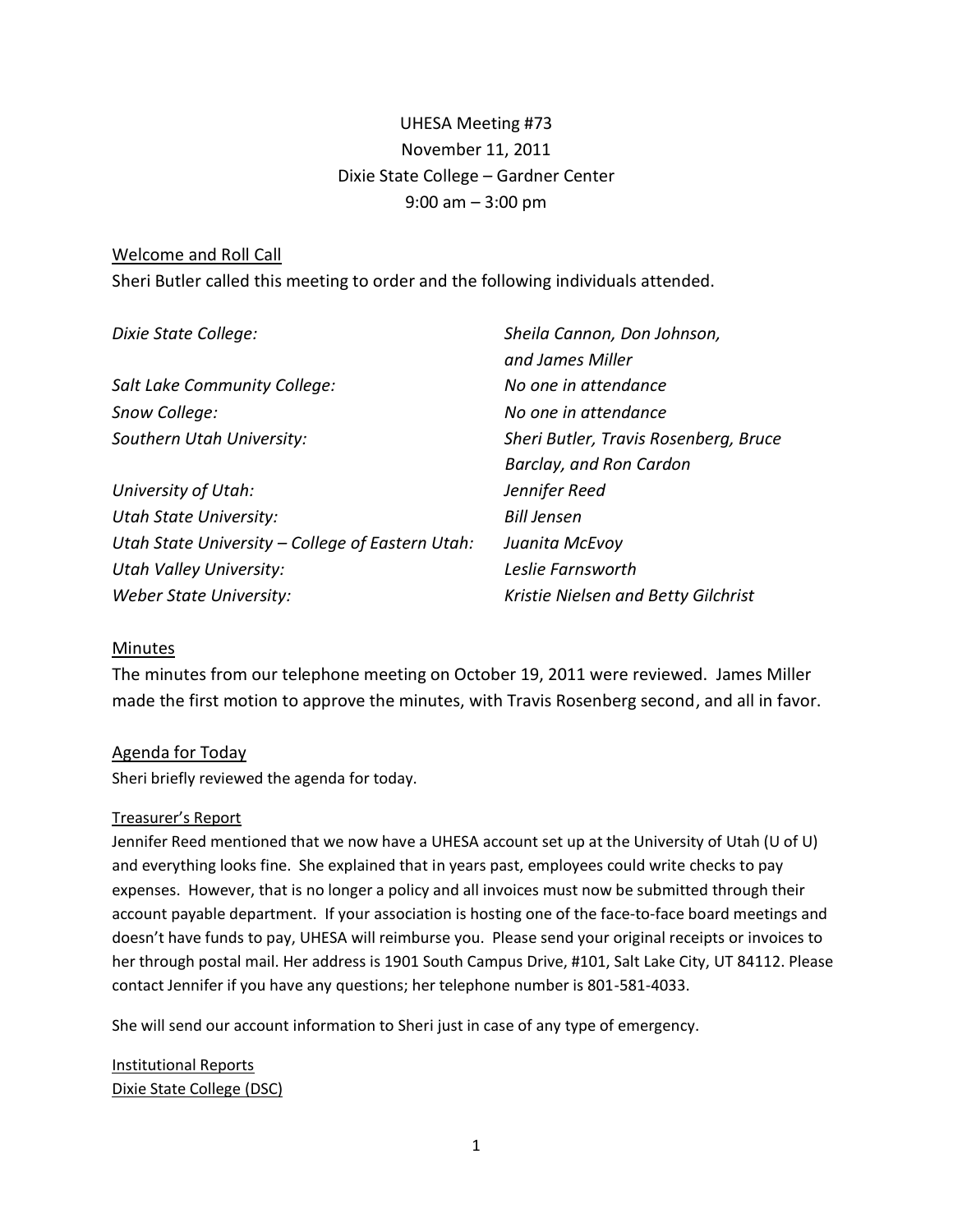Sheila Cannon reported about their Classified Staff Association's Service Project for the Children's Justice Center. This organization helps abused children ages 2 to 18 and they don't receive any other type of charitable donations from the community. They will be accepting donations of gloves, hats/caps, scarfs, and slippers for Christmas. The Exempt Staff Association has volunteered to participate as well.

James Miller reported that the Exempt Staff Association will be initiating CPR training for all employees on campus. He mentioned the lightning strike that hit two boys at Snow Canyon High School last year. Apparently, CPR saved these boys lives because it was administered within three minutes. Therefore, we never know when we will be called to task in an emergency situation.

The two associations are working on a Benefits Fair for the entire campus next spring. We haven't had one for at least six years.

## Southern Utah University (SUU)

Sheri mentioned that they are still reviewing their by-laws at SUU. Their by-laws are pretty clear but they discovered that they aren't doing what they should be; therefore, they are trying to make some improvements.

She mentioned that they don't have a staff representative for the community on campus. They are working on this.

They are working on communication with the staff members.

She mentioned that they have weekly training sessions, which has helped to increase their awareness on campus. It has been fairly successful with 15 to 30 people attending each time. They provide training on such issues as purchasing procedures, telephone issues, mail handling, accounting, computer programs (Excel, Power Point, Acrobat Pro), work study concerns, and marketing information. It provides personalized training for staff.

Jennifer asked how many other institutions have job specific training. How productive is it and does it help morale? The U of U offers a lot of training through their Human Resource Office, which is very valuable.

Kristie Nielsen mentioned that they do training at WSU. It mostly consists of writing for the web, community education and marketing.

Bill Jensen mentioned that they have Banner training for new hires at USU. Right now, they have some challenges with their Human Resource Office; therefore, some requests for training aren't being done.

Travis Rosenberg mentioned that their Human Resource Office at SUU only has three employees; therefore, they need help from the staff to do training and they work well together. They have an open door policy with the departments and they need people in the trenches to see what needs to be done.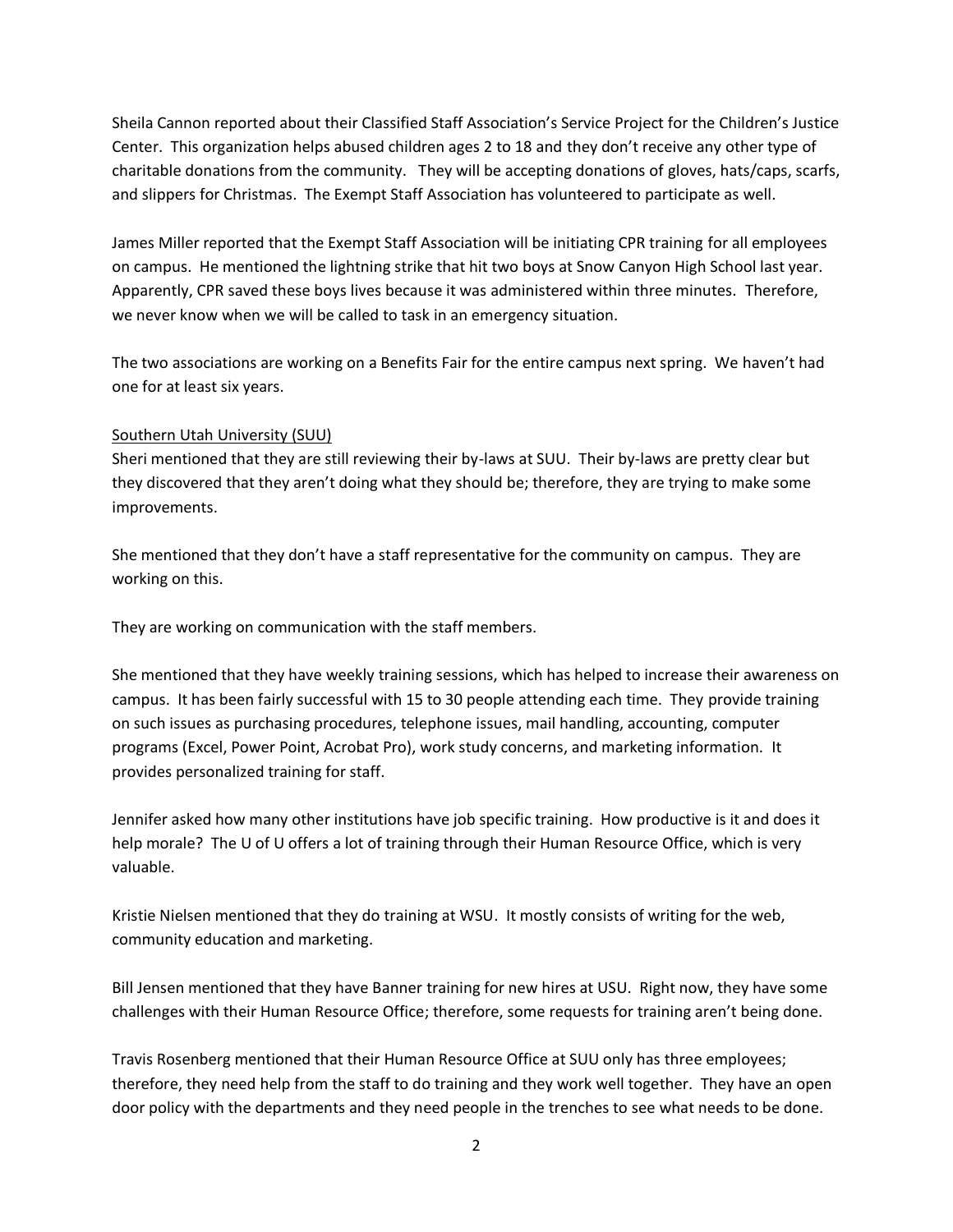Many of the delegates felt that this is how a Human Resource Office should function, but many don't.

Sheri briefly mentioned the meeting that SUU had with Senator Urquhart. It was very interesting. Information about this topic will be discussed in our Legislative Committee Report below.

# University of Utah (U of U)

Jennifer mentioned that the new Museum of Natural History at their University opens to the public this week. They held a staff day prior to the grand opening and all of the tickets were sold out. They also had a food drive in conjunction with this event. It was a really neat event and the museum is wonderful.

This week the U of U received anonymous donations of \$9000.00 and \$4500.00, which allows their endowment to be fully endowed. This fund will now start earning interest for staff scholarships. This is very exciting.

She mentioned that they will be collecting coats for kids for two weeks this month. Last year they collected 600 coats for the Salt Lake City school districts.

On the legislative side, they are trying to get money for staff and infrastructures.

Jennifer mentioned that they are currently drafting a sick leave policy to allow staff to take sick leave for their parents. They currently don't have this type of policy. They took it to faculty senate and had some problems with some of the verbiage; therefore, they are rewriting it now and it should go forward from there.

# Utah State University (USU)

Bill mentioned that they recently met with their Classified Staff Association President and they discussed some of their concerns. Topics included not being able to fill committee assignments or having enough people to serve on their boards with the split in the associations. They would like to see the two come together.

He took this to their Professional Staff Association and they still have concerns about having limited voices and votes on campus. The only committee that both associations are involved in is benefits. They don't have any other votes on campus and there is no backing for the staff from the President.

Their associations are functioning well being separate; however, he felt that staff members aren't unified and it creates a division between people.

He mentioned that their morale is better at USU than it is on the eastern campus.

Jennifer mentioned that they have a better voice with administration being combined as one association.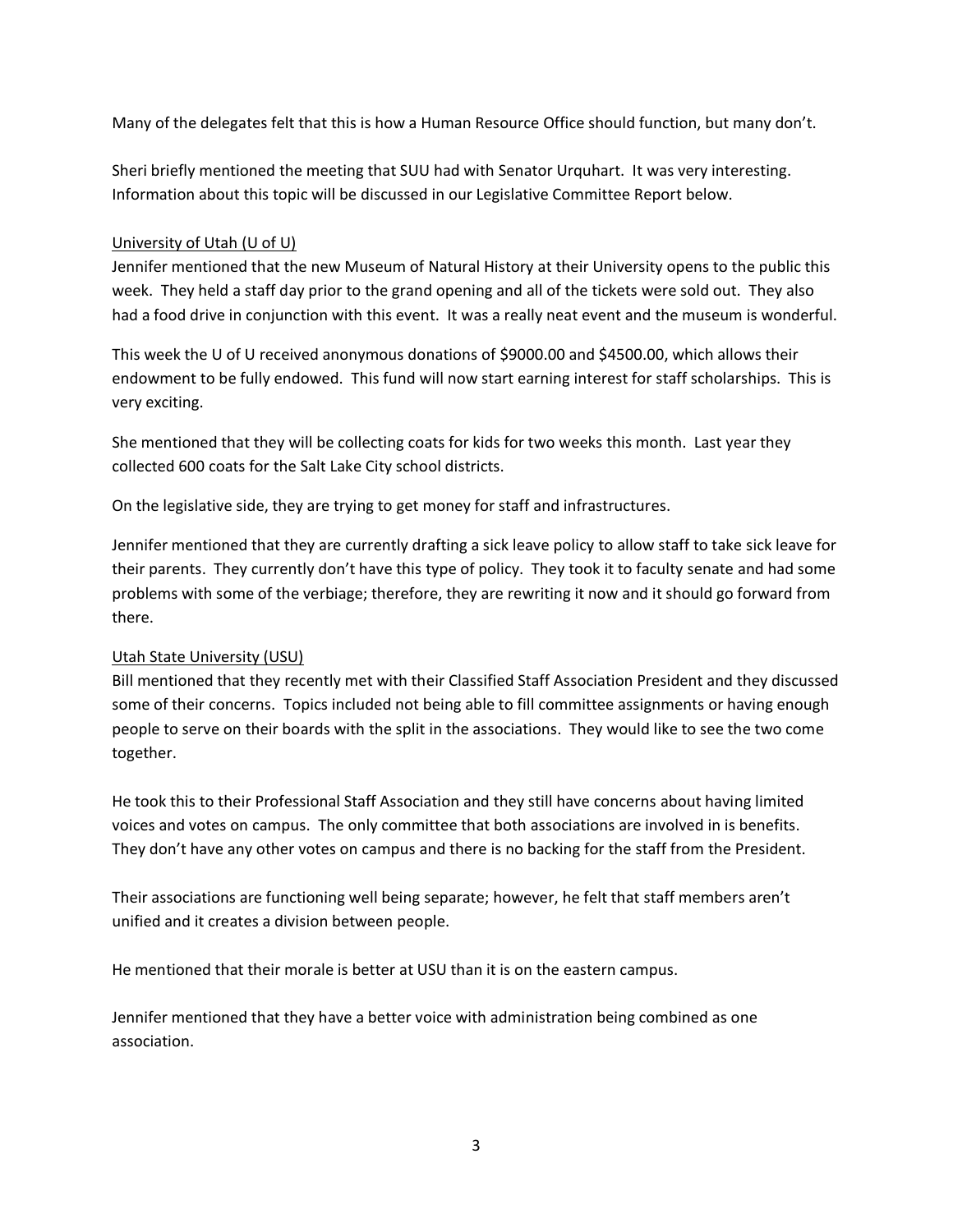James and Sheila, from DSC, mentioned that they have a good working relationship between the two associations. Their voice is heard on campus with two votes on college council. They work well with administration and their President. When there are issues to be brought to his attention, he wants them to come to him with the problem and also some solutions, and then they work on things as needed. Their Human Resource Office is their biggest challenge, however.

Sheri reported that they are starting to be recognized more at SUU.

# Utah State University – College of Eastern Utah (USU-CEU)

Juanita McEvoy mentioned that they had a Halloween Spectacular in October. This was a family community event with different booths and a cake walk that was sponsored by their staff association. It was very successful. They raised money for various groups on campus as well as for the staff association.

In November, they will have bread and soup on Monday nights. The soups are donated and people pay to come and eat. All of the proceeds go to the food bank, which is really needed with their economy.

Juanita mentioned that staff morale is terrible on their campus. Student Services has been restructured and all of the employees were terminated. If they want their job back, they must reapply. This has caused a lot of concern because the other departments are wondering if they are next.

Jennifer mentioned that the U of U Business School did the same thing to their staff. It caused a negative effect that they haven't recovered from.

The delegates discussed morale. People are tired of hearing that we need to be thankful that we have a job. With the economy starting to rebound, many people are starting to move on to other jobs.

Salary and equity at the different institutions was discussed. There are morale issues everywhere. We will discuss this topic again in the near future.

## Utah Valley University (UVU)

Leslie Farnsworth mentioned that they have a new director in their Human Resource Office, which is an advocate for staff.

They have monthly staff training at UVU, which is mostly regarding management issues.

She mentioned that they are encouraging completion of updates to job descriptions.

Leslie mentioned that they receive a budget from the college; however, they are asking for a larger amount because they need it.

With the continued growth at the University, morale is down because most of the staff has more responsibility with less support. They have to be creative with less. They have had equity issues as well; however, their Human Resource Office is more approachable now. She isn't sure if they will get any equity this next year.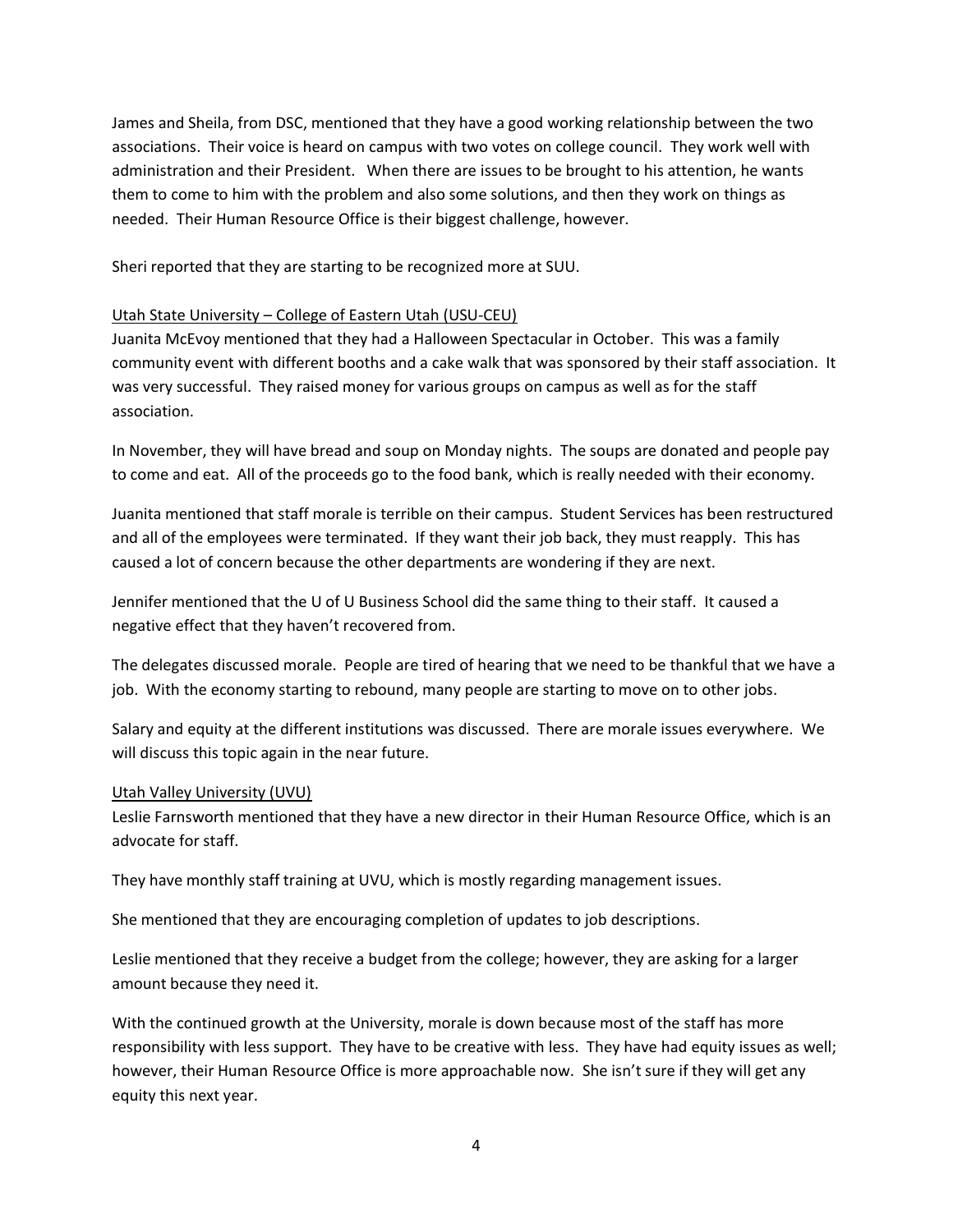She mentioned that they do have a voice with policies and they are lucky to have that.

Sheri asked the delegates about how they can get their voice to be heard in administration. Jennifer mentioned that they had to force the issue and they weren't quiet about it until they received the support.

Sheri mentioned that they don't have good communication with their President. He delegates a lot of responsibility to his vice presidents' and because of that she doesn't know how far to push their issues.

# Weber State University (WSU)

Kristie mentioned their "Did You Know" video link that was sent to us in September. This was created by two people on their Professional Staff Advisory Committee. She has received a lot of feedback from individuals who want to do it.

Their association will meet with new staff members and take a gift bag to them. They are focusing on awareness of their association.

She mentioned that they are attending the Faculty Senate Meetings.

Betty Gilchrist mentioned that the Non-Exempt Staff Association revised their bylaws this year.

On October 14, they had a make a difference day where they installed a sprinkling system at a house that the College built.

Their association is currently actively involved in some sub-committees and they are making a difference there. The sub-committees involve parking, legislative issues, public relations, and elections.

Betty mentioned that they have CSAC Awards, which are given out once a month. Nominations come from the individual departments.

They are also going out and meeting new staff members and they have a newsletter that goes out as well.

## PR/Media Committee Report

Travis mentioned that our web site is up-to-date, and his goal is to keep it informational. Please look at your contact information to see if everything is correct and make sure your links work.

He asked if we should continue our Facebook page. Most of the delegates felt that a list serve Email was better.

## **Break**

# Guest Speaker

Thomas Leavitt, the Student Representative for the Board of Regents from DSC, came and spoke to us. He will be serving a two year term, which began in June.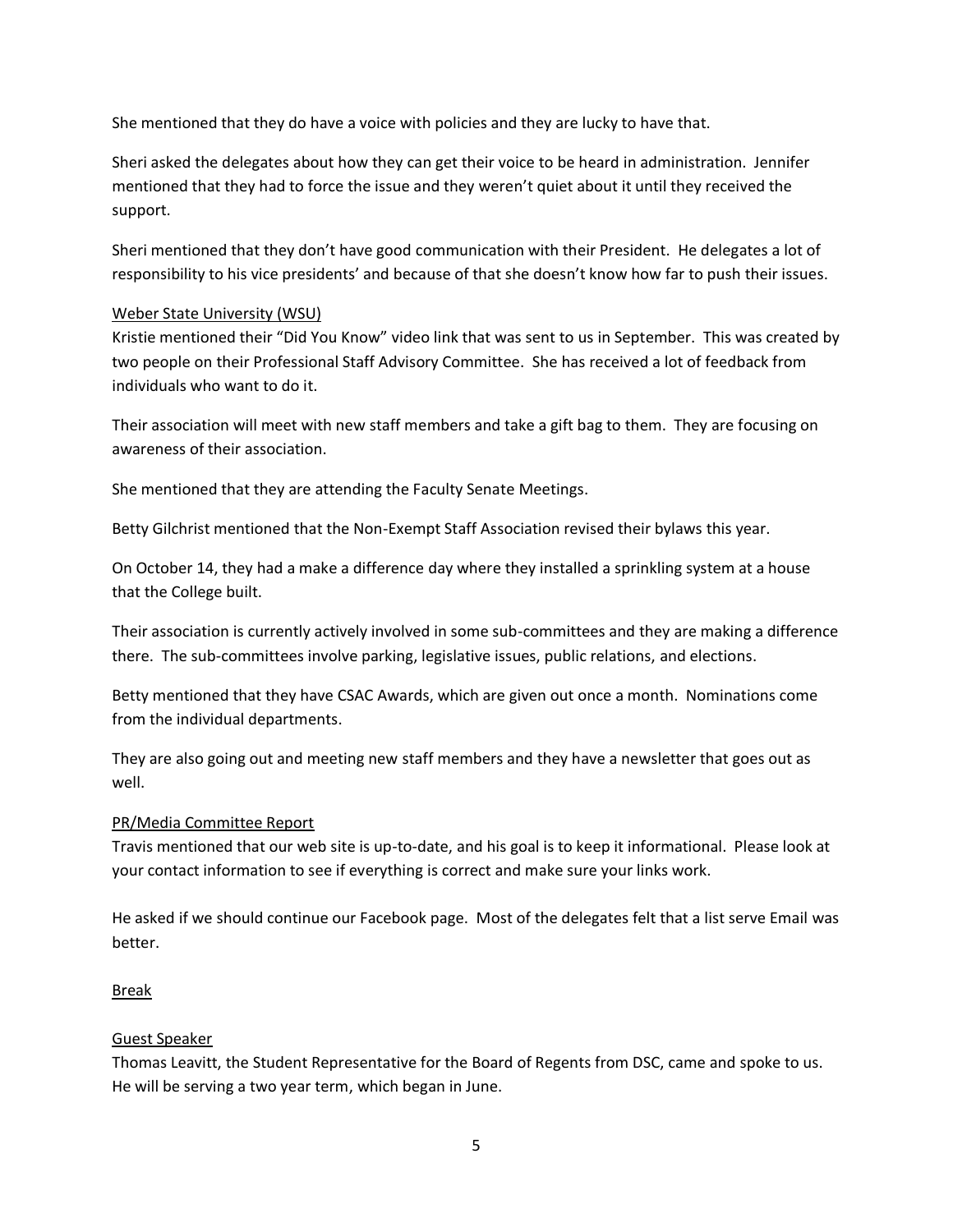He provided an explanation about how he was chosen to serve on this board. All of the student body presidents' who desired to serve as student regents completed an application. The finalists were interviewed by the Board of Regents and Governor. Two student representatives were chosen by the Governor.

There are 19 members on the Board of Regents. The goal of the Board of Regents is to improve higher education in Utah. The board members come from throughout the state of Utah and are assigned to the various institutions. They attend Board of Trustee Meetings to answer questions and insure that the institutions are following their mission statements. The board members approve programs and degrees. They go to the institutions to look for new buildings and capital improvement projects and then they prioritize them. Those priorities are sent to the legislature to encourage funding. They try to make this fair throughout the state.

By 2020, the state projects that 66% of the population of Utah will need a certificate or degree in order to make a living and sustain the economy. Therefore, this is their goal. The Board of Regents uses information from the 2020 Plan to increase access for education throughout the state. They look at completion rates at state institutions.

Travis mentioned that we have a link on the UHESA web page for the 2020 Plan. The information states what must be done by 2020 in the work force and education.

Thomas mentioned that the Board of Regents is a positive influence in the state. They are a filter with our legislators. They pull universities together to make sure they are progressing.

Last year, there was a push to eliminate the Board of Regents. This was mostly coming from state legislators because of funding cuts. It didn't pass, however. Thomas said that the board members are a big help to the governor.

He mentioned pay increases that were discussed for the Presidents of each institution. This came from the Board of Regents. The legislators didn't think they were looking at reality with the status of the economy. With budget cuts at all of the schools, they felt that it was strange they would want to have this passed now. They wondered where the money would come from to pay them. Thomas said that this did cross the minds of the board members; however, they were looking at what would be best for the institutions now and in the future. The state needs qualified presidential candidates to apply for positions when presidents leave or retire from an institution. They want the applicant pool to be attractive to them. This proposal didn't pass the legislature.

The delegates mentioned that higher education needs to be a priority with our legislators when they look at all aspects of funding, including staff employees. Hiring qualified people is important and it doesn't just need to be at the top of an organization. This is a big concern. We need to be competitive with industry.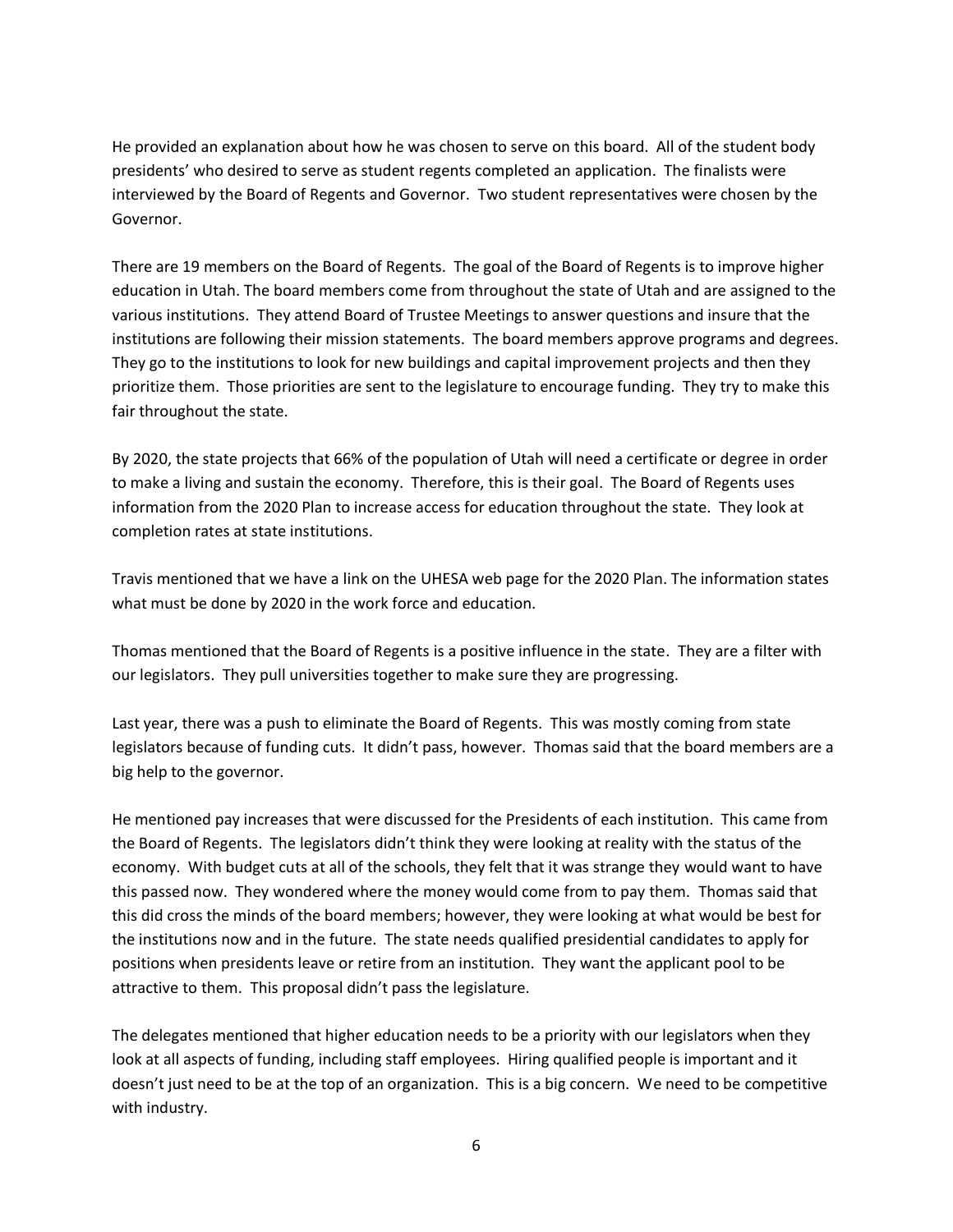Thomas mentioned that the Commissioner's Office has an influence with the Board of Regents and they have a good working relationship.

The delegates mentioned the proposal for mission base funding and quantity verses quality. Are the Board of Regents looking at this or at growth? Thomas said that this is still open for discussion. The legislature holds the purse strings; therefore, the board does what they are told to so. The legislature will only do one plan.

Regarding the building board list, the U of U has the highest priority. Most institutions have plans for expansion or replacement of buildings. If buildings don't get funded, they stay on the list.

It was suggested that as we meet with our legislators, we need to be a voice for staff because they are more concerned with faculty and infrastructures than they are for us.

The delegates thanked Thomas for attending this meeting. It was very informative.

## **Lunch**

#### Legislative Committee Report – Bill Jensen

Last year, in our legislative letter, it was mentioned that we had 10,000 staff members throughout the state. This number needs to be updated. Please check with your Human Resource Offices and send this information to him. The delegates felt that we need to show the number of staff who are diligently working without any funding coming to them.

From what Bill understands, around December 15, the governor comes out with his budget. The legislature can take it into consideration or not. Because this is an election year, he feels that the legislature might be generous to us. It could be a break even budget year, without cuts or deficits. From the Board of Regents, salaries are a high priority for higher education.

Bill explained the reason why the legislature votes within two weeks of the session. If they use the beginning budget, the governor can't hold anything over the legislators head. Then they use this as a bantering point for final budgets.

He provided a magazine article entitled "Use It or Lose It – How to Effectively Impact the Utah Legislature".

Regarding UHESA Day at the Capital, Senator Hillyard is scheduled to visit with us, but isn't confirmed. Therefore, we probably need a backup for him.

Kristie brought a few items of interest to our attention regarding Senator Urquhart's visit to WSU. She mentioned that it is his goal to improve higher education. Four of his issues are: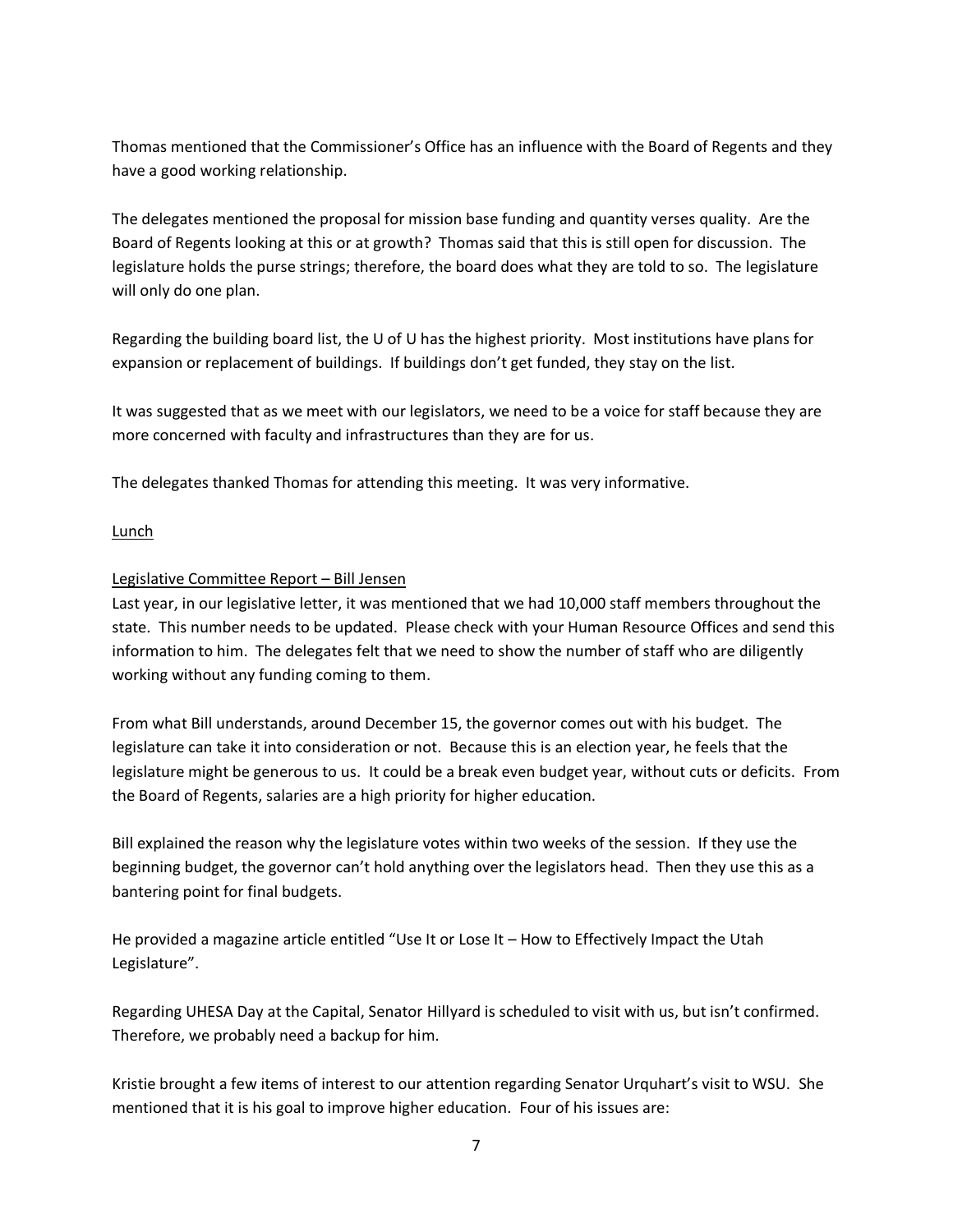- College readiness
- Access
	- $\checkmark$  Higher standards
	- $\checkmark$  Looking at high schools to prepare students to obtain some kind of apprenticeship or certificate when they graduate, which would enable them to move towards a college degree
	- $\checkmark$  Better partnerships with colleges and high schools
- Cost
	- $\checkmark$  More online general education classes
	- $\checkmark$  Technology programs
	- $\checkmark$  Revising concurrent enrollment to save money
	- $\checkmark$  Money for infrastructures
- Flexibility
- Retention

She stated that Senator Urquhart wants to set precedence with higher education. High school students need to know our standards, which raises them to the bar. Students should be rewarded for doing well. However, nobody can force students to take the initiative to do the work.

Regarding governance and mission based funding. He feels that the Board of Regents should stay out of college/university decisions. Let the schools choose their own programs and degrees.

All of the schools will suffer if Pell Grants go away.

Some legislators say that they are tired of subsidizing higher education. If that is their attitude, how do we argue that? Jennifer believes that the U of U won't support the Senator's ideas. Not funding higher education is not the answer as the economy rebounds.

The Senator feels that there is a need to create an educational process for students on our campuses. The system is working but it can do better. Public education needs to improve their system as well.

The delegates felt that faculty and staff need to be unified on their issues. We should come together for common goals on our campuses. We shouldn't base everything on one legislator's ideas.

The delegates felt that we should send out our legislative letter in December, and not when they are in session. Then we should follow up with face-to-face conversation at UHESA Day. Some of the points that we want to address are:

Show our value and the return of our investment to higher education. Higher education does factor into the economy. This should be our focus with our legislators. Each institution should be able to find out this information. If you do, please send this information to Bill.